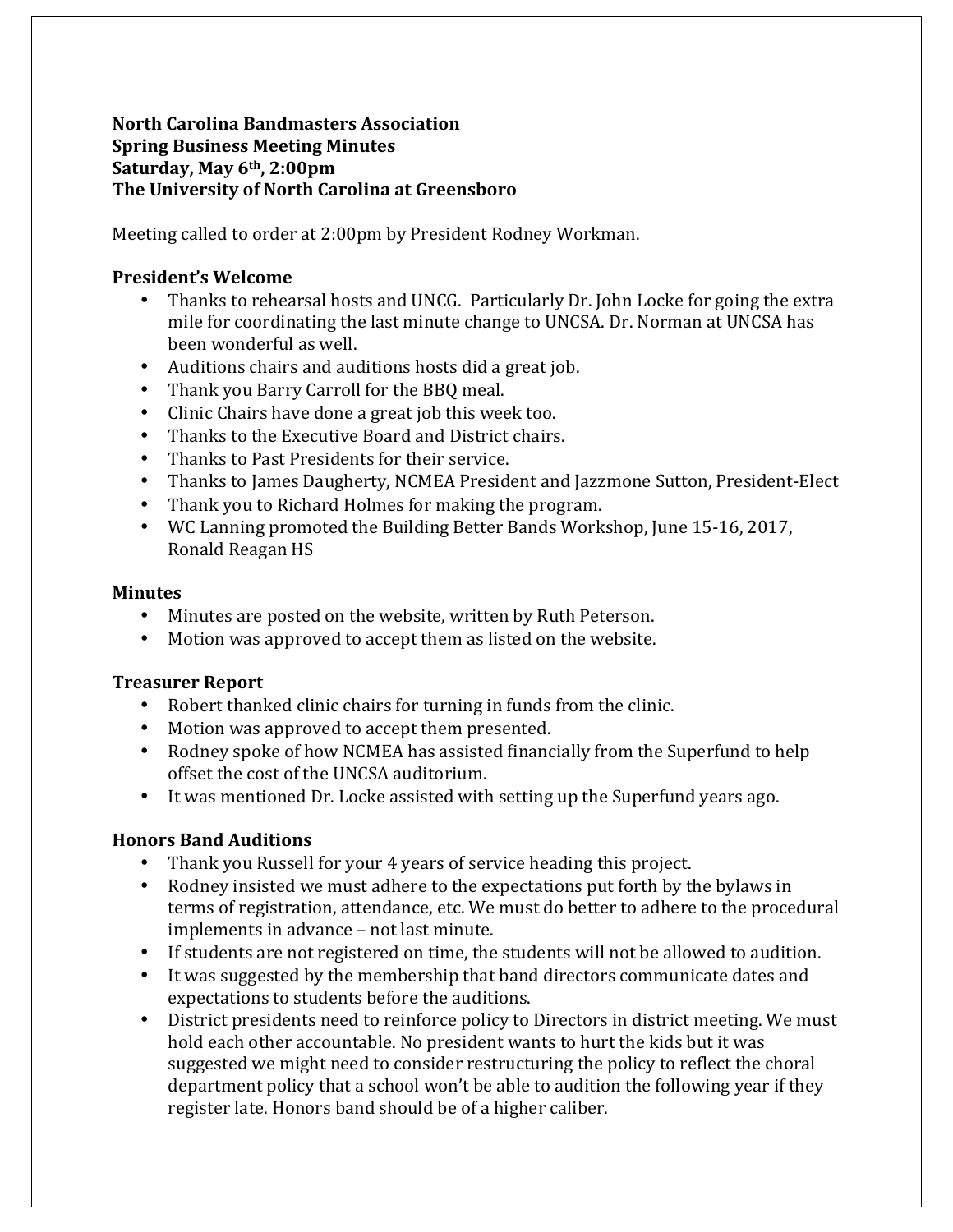- Auditions will be on  $3/3/18$  and  $3/10/18$
- Sight reading concerns were communicated by Alice Aldredge and only two complaints were made regarding quality of sight reading. Those concerns will be relayed to composer and they are contracted to complete next years.

## **Honors Band Clinic**

- Rodney communicated that band directors need to be fully responsible for their students and be close by in case something happens. If students are driving themselves, band directors need to make sure they have a ride and are taken care of.
- UNC Chapel Hill is confirmed. We are waiting on Lowell Graham's confirmation.

# **All-State Honors Band Audition Committee**

• Alice spoke of committee meeting and districts should relay concerns to their district reps.

### **MPA Committee**

- Jason said meeting was productive. Music should be submitted by June  $1<sup>st</sup>$  for anything that needs to be changed so it can be considered at June meeting.
- Jason talked about judges' pay and that we would set a \$300 minimum per day and districts can go beyond that if deemed necessary.

### **Marching Band Committee**

- Hosting application is due June  $1<sup>st</sup>$ .
- Chief judge applications online.
- Anne Reese will coordinate chief judges special requests should be sent to Anne. Work it out in advance.
- Online judging database is live. Message board was created by Olivia to be used as a tool for hosts to be able to access and select judges. Will introduce new judges and will guarantee that hosts will have the number they need.
- Communication flow sheet is devised so that folks know whom to contact in case they have questions.
- The spreadsheet has been updated so it has percentages and fits to the page so it is easily printable.
- NCMEA Conference will have Bob Case from Columbia Kentucky to present a clinic.
- Recognized marching band committee meeting members.

### **Hall of Fame**

• July 1 is the deadline for nominations for Hall of Fame.

# **NCMEA Conference**

- Benton Convention Center renovation will be completed.
- NCBA will visit site on June 10 to tour new location.
- Applications to perform are due this weekend.
- James Daugherty has secured Piedmont Wind Symphony as a featured performer on Monday night.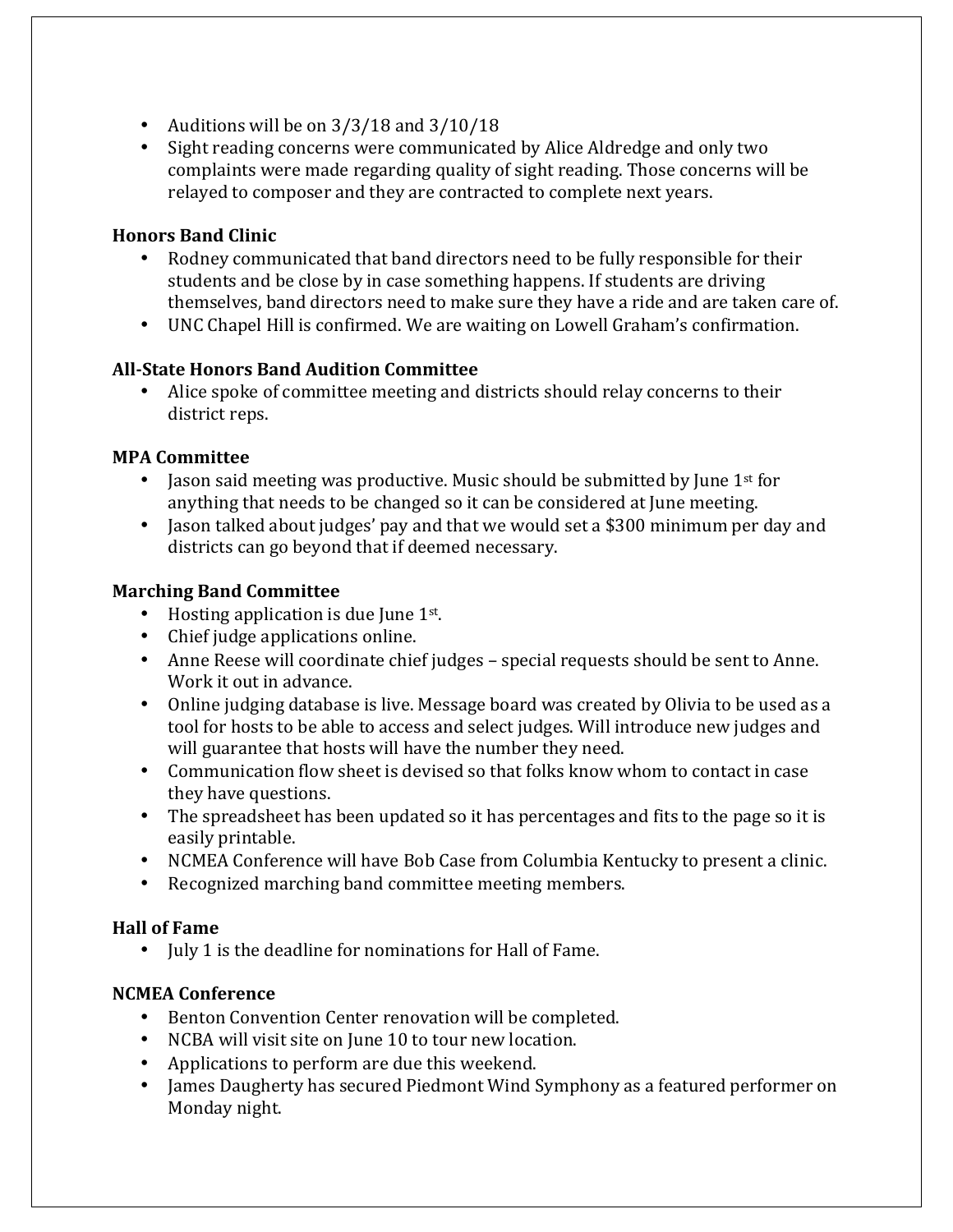- Keith Grush has secured Jazz Commodores on Sunday Night
- WFU is hosting NCBA at Finnegan's Wake on Sunday coordinated by Anthony Tang, a former band student at N. Nash and board member for Music for All.
- Several workshops will be presented please come and support the conference.
- Membership asked if NCBA bands will get to play in the Stevens Center, Rodney will work on this and try to secure a few band performances in Stevens Center.
- Membership brought up concern for date of Honors Band due to end of year testing conflicts. Principals are asking we investigate another dates. Could we back up Honors Band Clinic one weekend? It is something we should consider so it doesn't sneak up on us? Should we begin investigating alternate dates? Rodney said we are locked in to dates based on availability. 2018, AP testing will begin first full week of May so won't be an issue.

### **Clinician Nominations (Listed in order of rank based on votes from membership)**

- Middle School: Michael Sweeney Wendy Higdon **Tiffany Hitz** Tracey!Wright Erin!Cole
- $9-10$ Col. Jeffrey Warner Margie Underwood Andre Feagin Alex!Kaminsky! Matt Harloff Cecilia Clark
- $\cdot$  11-12

Gary Greene Col. Jeffrey Warner **James Barnes** David!Waybright! Damon Talley Lt. Col. Don Scholfeild Donavon!Whales

### For the Good of the Order

- Rodney shared NCMEA hired a lobbyist and subcontracted lobbyist
- NCMEA President James Daugherty spoke about how NMCEA has worked diligently and steadily to advocate for our organization. Encouraged to work on building relationships with the House and the Senate regarding HB13. NCMEA works under the radar but is working very hard behind the scenes to move forward. Charged the board to start a campaign #musicmakesNC so we can show congress support.